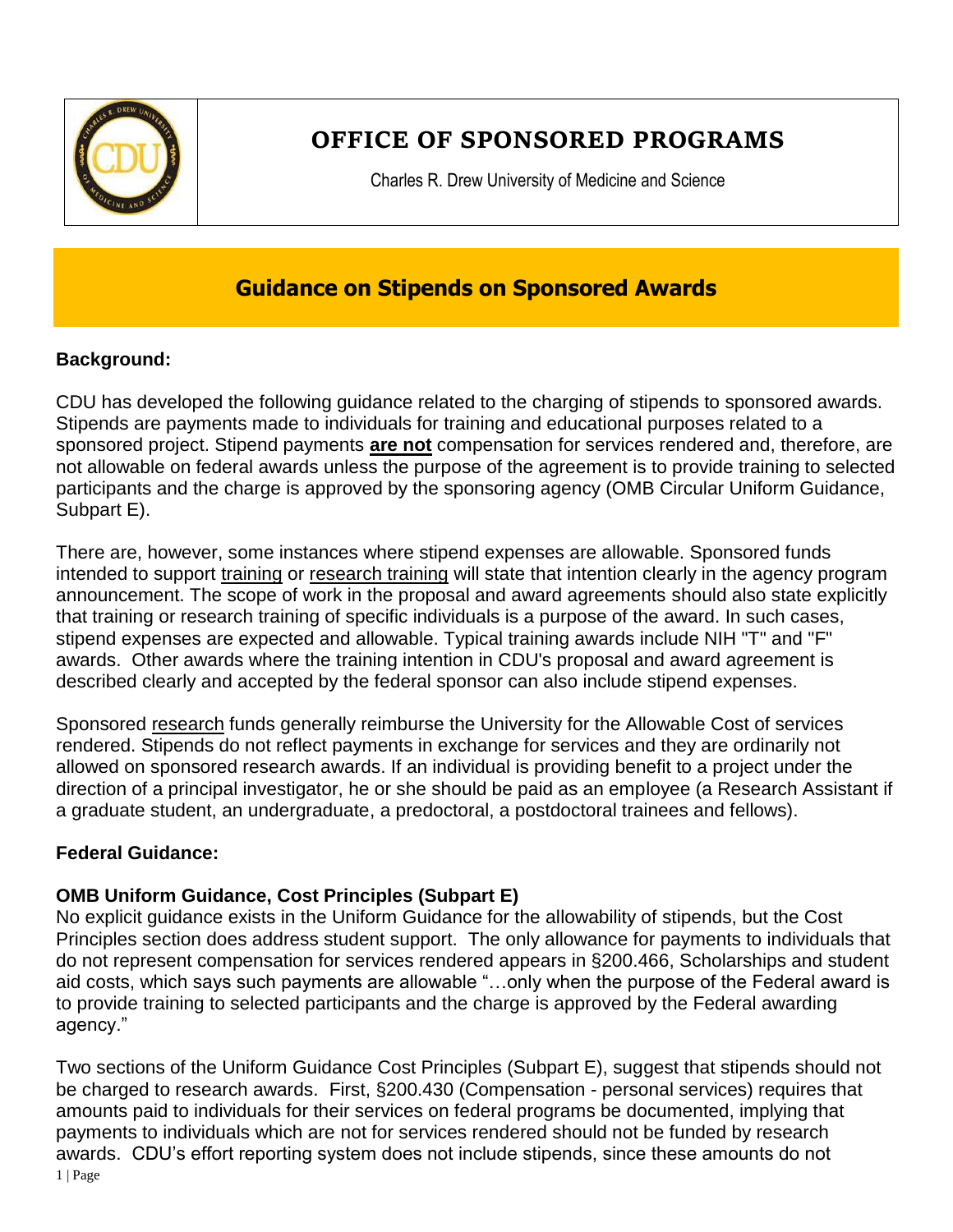represent compensation for work effort. Additionally, the Uniform Guidance Cost Principles for direct and indirect costs requires that the University include all modified total direct costs allocable to benefiting activities across its major functions in determining indirect costs. If funds used to support effort directly benefiting organized research are coded as stipends, these costs are excluded from the research base in violation of the federal cost principles.

## **National Institutes of Health**

**National Institutes of Health Grants Policy Statement** *[\(Revised November 2015\)](https://grants.nih.gov/grants/policy/nihgps/HTML5/section_7/7.9_allowability_of_costs_activities.htm)* **states explicitly** that stipends are not allowable on research grants. This definitive statement appears twice in Part II: Terms and Conditions of NIH Grant Awards Subpart A: General; Selected Items of Costs. (Section 7.9.1). Under Salaries and Wages, it states: "Payments made for educational assistance may not be paid from NIH research grant funds even when they would appear to benefit the research project." Further, under the entry for Stipends, it states: "Stipends are not allowable under research grants even when they appear to benefit the research project."

### **Stipend Supplementation**

Kirschstein-NRSA fellows receive stipends to defray living expenses. Stipends may be supplemented by an institution from non-Federal funds provided this supplementation is without any additional obligation for the fellow. An institution can determine the amount of stipend supplementation, if any, it will provide according to its own formally established policies governing stipend support. These policies must be consistently applied to all individuals in a similar status regardless of the source of funds. Federal funds may not be used for stipend supplementation unless specifically authorized under the terms of the program from which funds are derived. Under no circumstances may PHS funds be used for supplementation.

**Since the majority of our federal awards are from NIH, CDU will adhere to this guidance for all** federal awards.

#### **University Guidance:**

Stipends are only allowed if there are specific training activities included in the scope of work as proposed and awarded by the federal sponsor. Outgoing federal proposals that include stipends in the budget should include a description of a training purpose in the award. Graduate student support that is not identified explicitly as "stipend" will be considered "compensation" and should carry indirect costs. OSP will review proposals to prevent submission of stipends on research awards.

During financial reviews, Finance and OSP are responsible for reviewing awards for allowable costs and other compliance concerns. Stipend expenses on a federal award should trigger verification that stipends are allowable on that award. Similarly, OSP will confirm the allowability of stipend charges on federal awards during their periodic reviews of financial activity.

For cases in which it is not clear whether stipends are allowable, OSP will review the program announcement, the award document, the budget, and the budget justification to determine allowability.

Generally Stipends are allowable on non-federal sponsored research awards, but they should be anticipated in proposal budgets and approved by the sponsor. Many sponsors are willing to fund stipends. It is important, however, to distinguish individuals who are providing services to the University from individuals who are being paid without any expectation of work effort. University human resources policies prevail over non-federal sponsor expectations. An individual who is being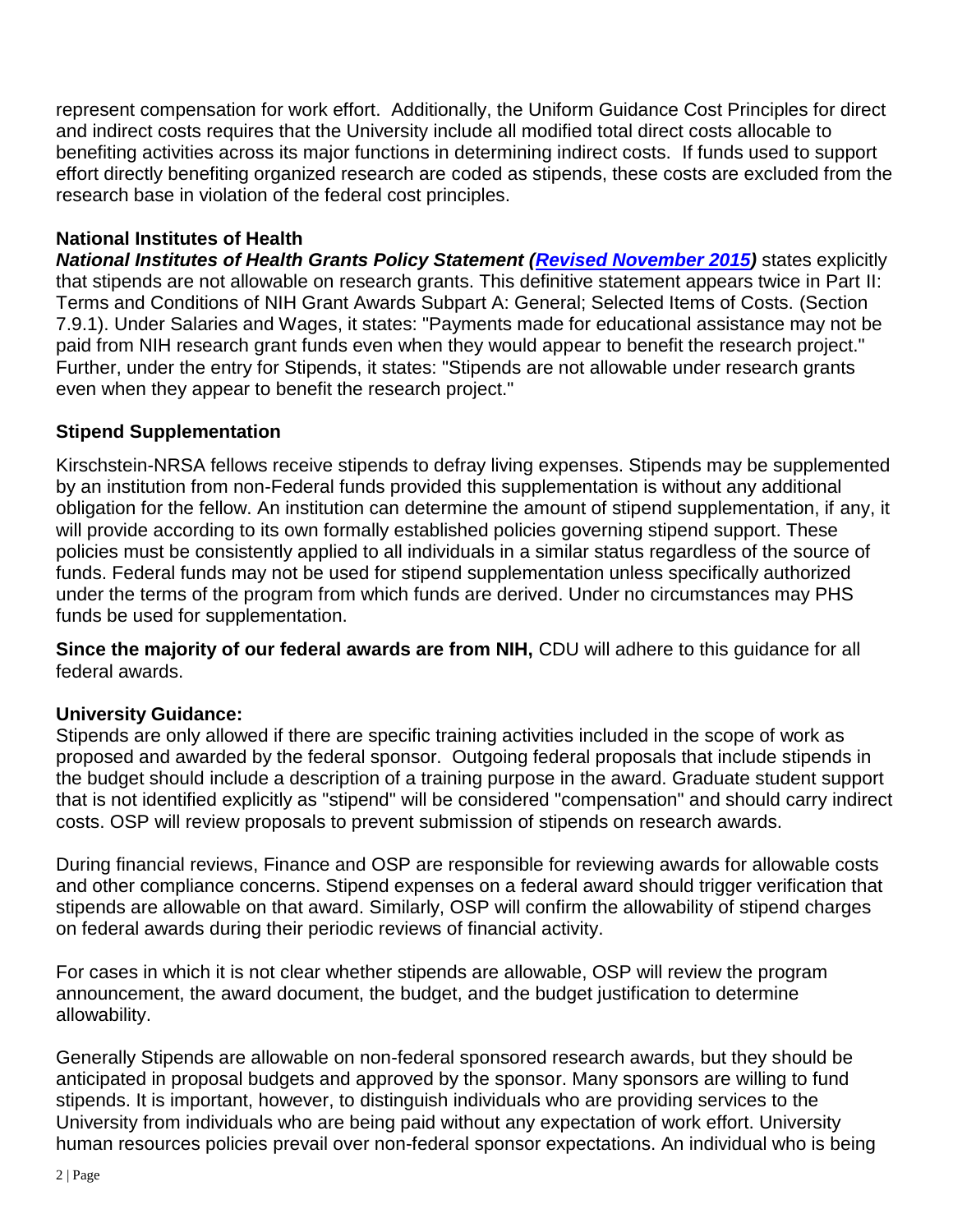paid for the services he or she provides to the University should be considered either an employee or an independent contractor.

## **Stipend FAQs**

## *1. Which types of NIH awards allow stipends?*

In some instances, NIH specifically identifies the "R" series of awards as research awards, but their guidance on stipend allowability seems to make a more general reference. We interpret the guidance to mean that "T" and "F" grants allow stipends, while "R" and "P" awards do not. Other programs should be evaluated on a case-by-case basis.

## *2. How is training grant compensation determined?*

Training grant compensation is determined by NIH/National Research Service Award (NRSA) guidelines. For NRSA, they don't consider the awarding of stipend, tuition and fees, training-related expenses, and institutional allowance to be salary compensation in the same sense as a research grant or cooperative agreement. Those limits are governed by the NRSA allowance guidelines based on person type and/or experience levels outlined in the NRSA guidance for the particular fiscal year when new or continuation awards are issued.

## *3. Will appointing researchers as employees, rather as a stipend, increase my indirect costs?*

Yes, employees are paid from compensation object codes in the 5001-5004 range. Compensation expenses take overhead. Stipends are paid from object code 5201. Stipends are excluded from overhead and are removed from total direct costs to determine modified total direct costs (MTDC).

### *4. Can a visitor who is an employee or faculty member from another university or a non-CDU graduate student be paid a stipend?*

The employment status of an individual at his or her home institution should not determine his or her appointment status here at CDU. If he or she is providing services to the University, he or she should be either appointed as an employee or paid as an independent contractor. If he or she is visiting the University for his or her own research or educational purposes and will not be working on federal research, he or she can receive an academic appointment and be paid a stipend.

### *5. If I find unallowable stipends on a federal research award, can I simply journal the stipend charges to a compensation object code?*

No, payments in these object codes reflect the employment or academic appointment category assigned by the appointing official. The payments carry taxation and employment liabilities for the individual and for the University that are specific to the terms of the respective appointment categories.

## *6. If I find unallowable stipends on a federal research award, can I simply journal the stipend charges to another fund using the same object code.*

Yes, stipends can be moved off of federal research awards to funds where they are allowable as long as the transaction follows the cost transfer rules and the costs meet the conditions of allocability and allowability for the sponsored fund where the costs end up.

### *7. What do you do when stipend expenses appear on an invoice from a subcontractor on a federal research award?*